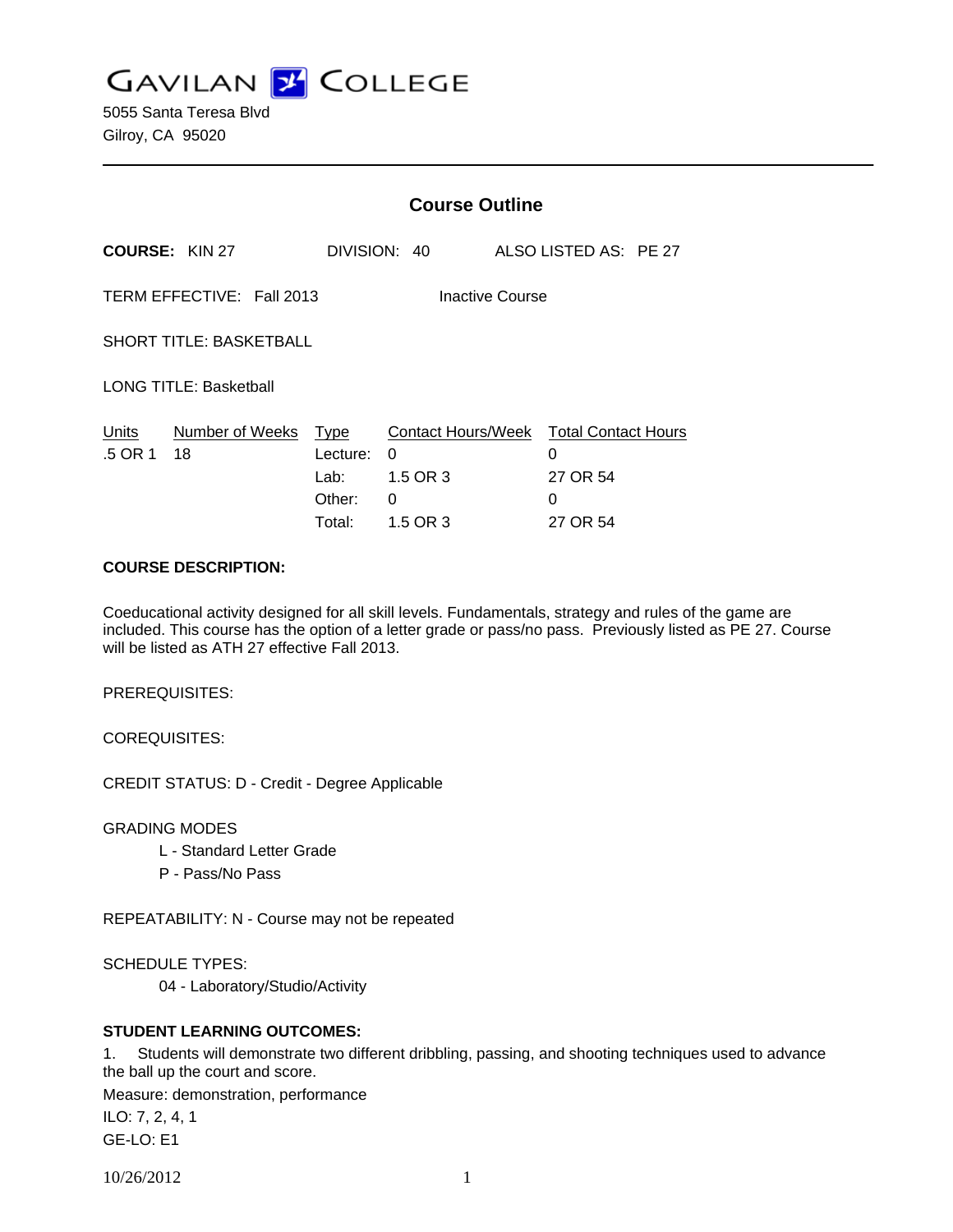2. Students will explain the difference between a player to player defense and a zone defense.

Measure: performance, class discussion

ILO: 7, 1, 2, 4

GE-LO: A1, A2

3. Students will describe the general strategies and rules involved in the game of basketball.

Measure: written exam, oral exam, discussion

ILO: 2, 7, 1

# **CONTENT, STUDENT PERFORMANCE OBJECTIVES, OUT-OF-CLASS ASSIGNMENTS**

Inactive Course: 10/22/2012

4.5 - 9 Hours

Course description, overview, and methods of evaluation. Discuss the fundamental skills, basic rules, and concepts of the game of basketball. Introduce stretching and warm-up exercises appropriate for basketball. Discuss the importance of proper warm-up and lead students in warm-up running and stretching exercises at the beginning of each class. Explain and demonstrate the different ways of dribbling the ball up the court utilizing each hand. This would include cross-over, stop and go, and reverse spin type of maneuvers. Describe and practice the most common types of passes in basketball such as the chest, bounce, hook, two-hand overhead, and baseball pass. Introduce the jump stop and stride stop and the different types of pivots involved in basketball, such as the left and right reverse pivots and the right and left front pivots. Provide opportunities for students to practice these skills by incorporating dribbling, stopping, pivoting, and passing skills into one drill.

SPO: At least two types of dribbling, passing, stopping, and pivoting methods will be demonstrated by the student. They will explain when and why these skills would be used.

# 4.5 - 9 Hours

Warm-up running and stretching exercises. Introduce the proper shooting technique, starting with the footwork and ending with the correct follow through. Practice the right and left handed lay-up, the reverse lay-up, the bank shot, the set shot, and the jump shot. Incorporating fun shooting games like "21", "Aroundthe-World", "Knockout", and "HORSE" can be used to practice shooting techniques. Utilize multi-purpose drills such as the three-person weave, 3 on 2, and 2 on 1 which will allow students to develop their dribbling, passing, and shooting skills. Introduce the concepts of player to player defense. As appropriate discuss the rules of the game.

SPO: The student will demonstrate both a right handed and a left handed lay-up as well as a set shot and a jump shot. They will utilize their shooting, passing, and dribbling skills during class activities.

# 4.5 - 9 Hours

Warm-up running and stretching exercises. Explain, demonstrate, and allow students to practice low post moves such as the power drop step move to the baseline and the center of the key and jump shots and hooks off these moves. The up and under low post move from both sides of the key can also be included. Introduce 1 on 1 offensive moves from the wing, baseline, and top of the key positions. Opportunities to practice these moves against a defender will be provided. Teach screening and introduce the pick and roll in 2 on 2 play. Discuss the rules of the game as they apply to screening and picks and rolls. Skill tests on dribbling, passing, and shooting the basketball.

SPO: The student will describe and demonstrate the pick and roll and setting a screen. They will demonstrate two different offensive moves from the wing, baseline, and top of the key. The student will explain the rules that govern a screen and a pick and roll. Skill testing will be completed by the student.

## 6 - 12 Hours

Warm-up running and stretching exercises. Explain and demonstrate proper blocking out and rebounding techniques. Practice opportunities will be provided, incorporating offensive players vs. the defense.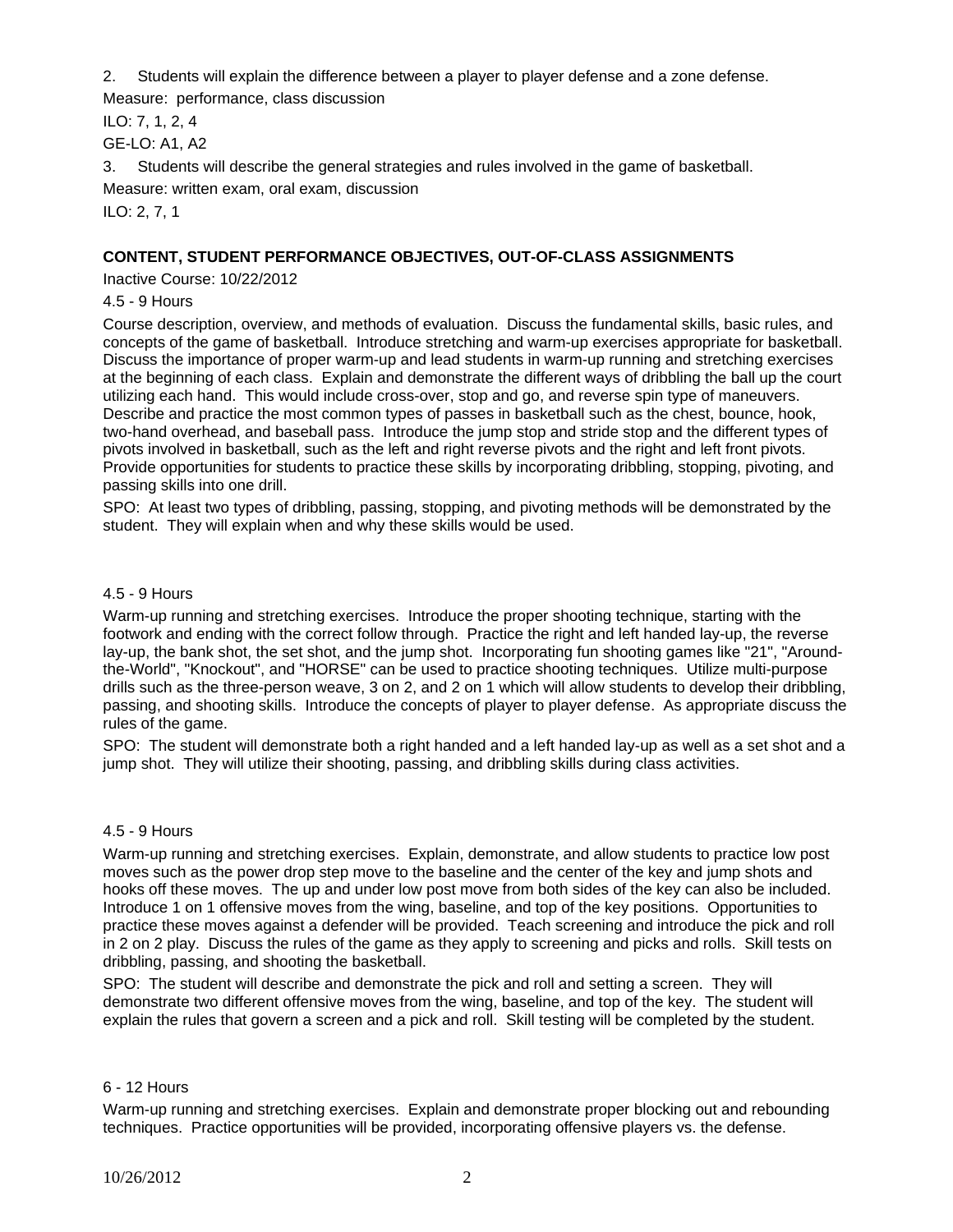Introduce students to the concepts and theories behind fastbreak basketball. Incorporate the 3 on 1, 3 on 2, and 2 on 1 fastbreak drills into the lessons. This will allow students to practice all the skills learned to date. Introduce students to the various cuts and screens employed in 3 on 3 half court games. Teach defenders the concepts of sliding through and fighting over the top of screens and switching offensive players when a very good screen is set. As necessary, discuss the rules of the game. Divide into three player teams and provide opportunities for students to practice these skills.

SPO: The correct blocking out and rebounding techniques will be demonstrated. Students will participate in various fastbreak drills where they will demonstrate all the skills learned to date. Cuts and screens and how to defend against them will be discussed and demonstrated.

### 6 - 12 Hours

Warm-up running, stretching exercises, and fastbreak drills. Introduce the concepts, strategies, and theories behind playing zone defenses, such as the 2-3, 1-2-2, 1-3-1, and 3-2. Discuss and demonstrate proper positioning and rebounding responsibilities. Divide students into five person teams and have both teams play various zone defenses while playing full court. Provide practice opportunities for students to incorporate all the skills leaned into half court and full court game play. This may include a variety of tournaments.

SPO: Students will explain and demonstrate the defensive responsibilities of each defender within the zone. They will participate in game play where they will demonstrate all the skills presented in class.

2 Hours

Final.

Students who repeat the class will have the opportunity to improve their technique. Skills or proficiencies are enhanced by supervised repetition and practice within class periods.

## **METHODS OF INSTRUCTION:**

Lecture, demonstration, video, and guided practice.

## **METHODS OF EVALUATION:**

The types of writing assignments required: None The problem-solving assignments required: None The types of skill demonstrations required: Performance exams The types of objective examinations used in the course: Multiple choice True/False Matching items **Completion** Other category: Other: Requires student participation The basis for assigning students grades in the course: Writing assignments: 0% - 0% Problem-solving demonstrations: 0% - 0% Skill demonstrations: 30% - 60% Objective examinations: 20% - 30%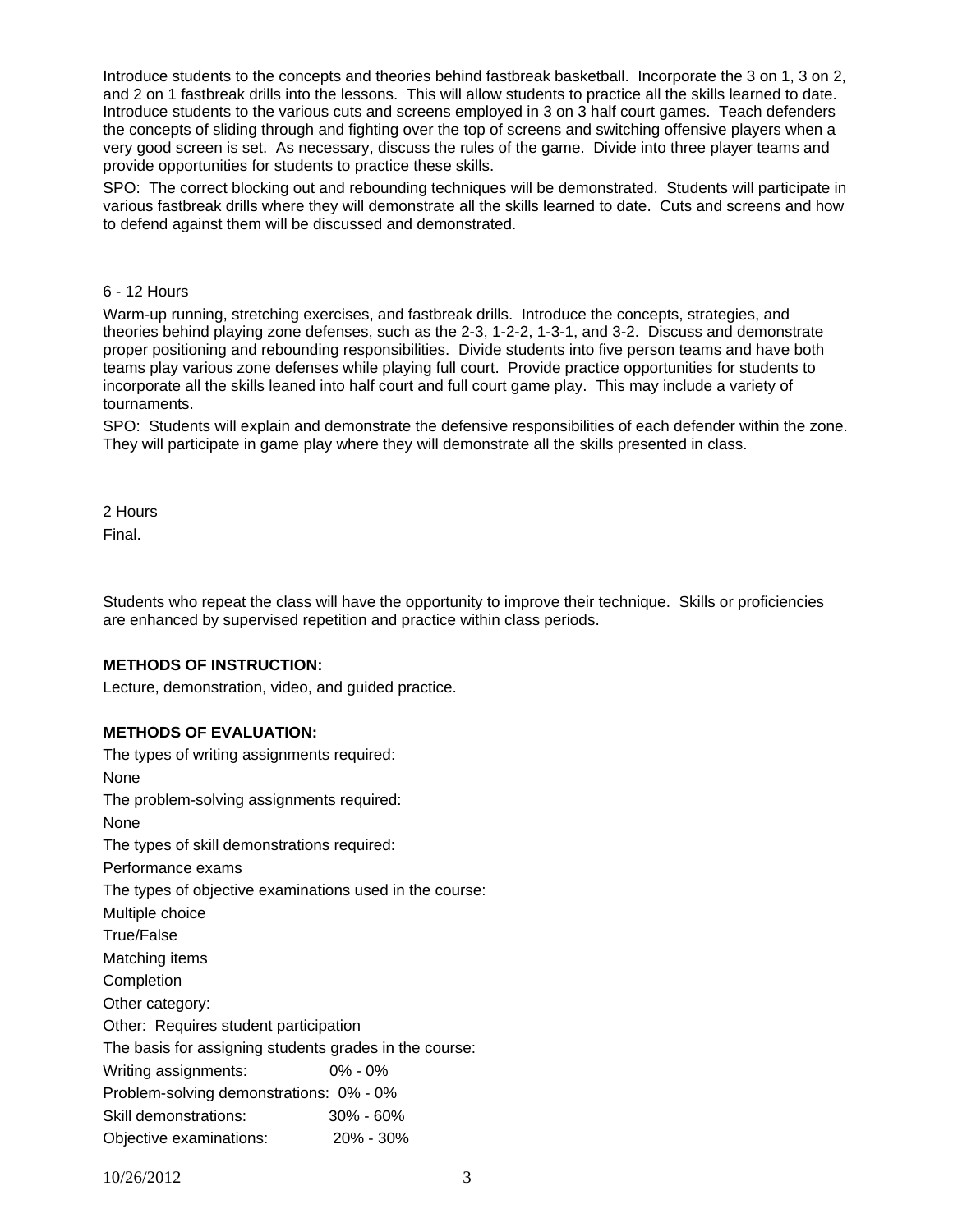Other methods of evaluation: 30% - 60% JUSTIFICATION:

The department is requesting a name change, from the Physical Education and Athletics Department to the Department of Kinesiology and Athletics. The reasons for this action include:

1) A desire to follow suit with the 4-year colleges and universities.

2) A trend in the field. Community colleges are moving in this direction with Cabrillo College already taking this action. Others such as Sacramento City College, Mission College, and Diablo Valley College are also in the process of changing their name as well. Gavilan College can be a leader in this trend.

3) This more closely describes what our profession is about.

"Kinesiology is the academic discipline concerned with the art and science of human movement."

4) The state academic senate has proposed that Kinesiology and Exercise Science majors be added to the Disciplines List so they have recognized the move in this direction.

5) Over recent years, there have been discussions within the State regarding the need to streamline Physical Education as a discipline. This would help with the negative connotation that is often identified with this discipline. Gavilan College has worked hard to modify our programs to meet State requirements for our major. The name change would be another step in the right direction.

# **REPRESENTATIVE TEXTBOOKS:**

## **ARTICULATION and CERTIFICATE INFORMATION**

 Associate Degree: GAV E1, effective 201170 CSU GE: CSU E1, effective 201170 IGETC: CSU TRANSFER: Transferable CSU, effective 201170 UC TRANSFER: Transferable UC, effective 201170

# **SUPPLEMENTAL DATA:**

Basic Skills: N Classification: A Noncredit Category: Y Cooperative Education: Program Status: 1 Program Applicable Special Class Status: N CAN: CAN Sequence: CSU Crosswalk Course Department: KIN